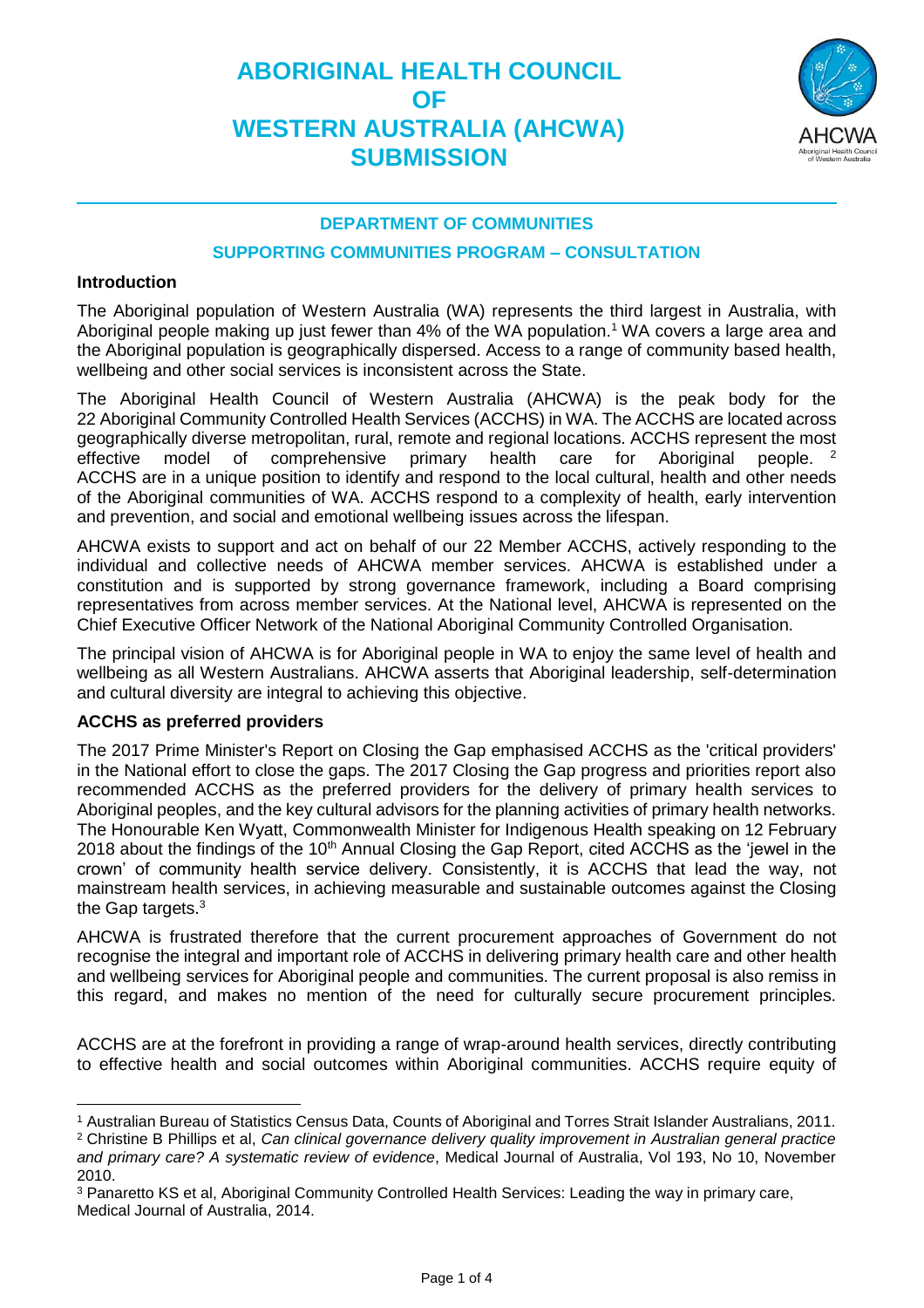

opportunity to the resources of government. Government procurement must therefore incorporate practical elements for ensuring cultural security of procurement.

AHCWA is concerned that ACCHS and other Aboriginal community services will be disadvantaged if the criteria are not culturally secure, are too restrictive or do not consider the unique needs an issues of Aboriginal communities and applicants.

This includes for example where new or emerging services may not have an established evidence base or where an existing service may not, due to resourcing issues, have the required evidence sufficient to address the criteria. Yet are able to establish reliable evidence of other means for demonstrating effectiveness or outcomes.

### **Issues**

AHCWA acknowledges the intention of the Department to achieve standardised procurement under the program. AHCWA is concerned however about the lack of detail and specificity of this broad ambition and in particular, the absence of any detail for ensuring the draft process will incorporate principles of cultural security. AHCWA supports procurement approaches which are accessible and consistent, containing clear eligibility criteria and which reflect culturally secure principles.

### **Culturally secure procurement**

Closing the gaps on disadvantage for the Aboriginal people of Western Australia requires Government to fully appreciate and understand the unique needs and differences across metropolitan, rural and remote Aboriginal communities. It also requires Government to appreciate and mitigate the barriers experienced by ACCHS and communities in gaining equitable access to the financial resources made available through State Government procurement. This includes administrative burden barriers and complexities associated with the lack of cultural security in procurement. The current proposals do not reflect an understanding of, nor provide practical guidance for establishing culturally secure procurement.

AHCWA understands that the Department of Communities (Department) will consult further on the draft procurement process (draft procurement), and proposes that the Department work in partnership with AHCWA to refine the draft procurement.

## **Government procurement generally**

ACCHS report that the current procurement processes of government are not culturally secure, overly complicated, onerous and at times prohibitive in terms of the administrative demands. ACCHS have told AHCWA of procurement experiences where there is limited opportunity for cultural input, and a lack of understanding or appreciation by decision-makers of the cultural barriers and issues which prohibit equity of access to procurement for ACCHS. Eligibility criteria are often restrictive, seemingly tailored for mainstream non-Aboriginal service providers.

These examples of the barriers experienced in procurement, prevent ACCHS from gaining equal access in government procurement, and contribute to increased numbers of non-Aboriginal services delivering services to Aboriginal peoples and communities. Our member services are observing that these approaches are failing Aboriginal people, as mainstream services lack the requisite cultural knowledge and understanding to effectively engage with Aboriginal people and communities.

AHCWA contends that procurement approaches lacking in cultural security, will not provide equity of access for ACCHS and Aboriginal communities to the resources of Government. Procurement that denies ACCHS the opportunity to access the funds necessary to deliver a range of complementary primary health, social and community services will continue to fall short for Aboriginal people, and prevent effective social and policy implementation, and outcomes for communities and for Government.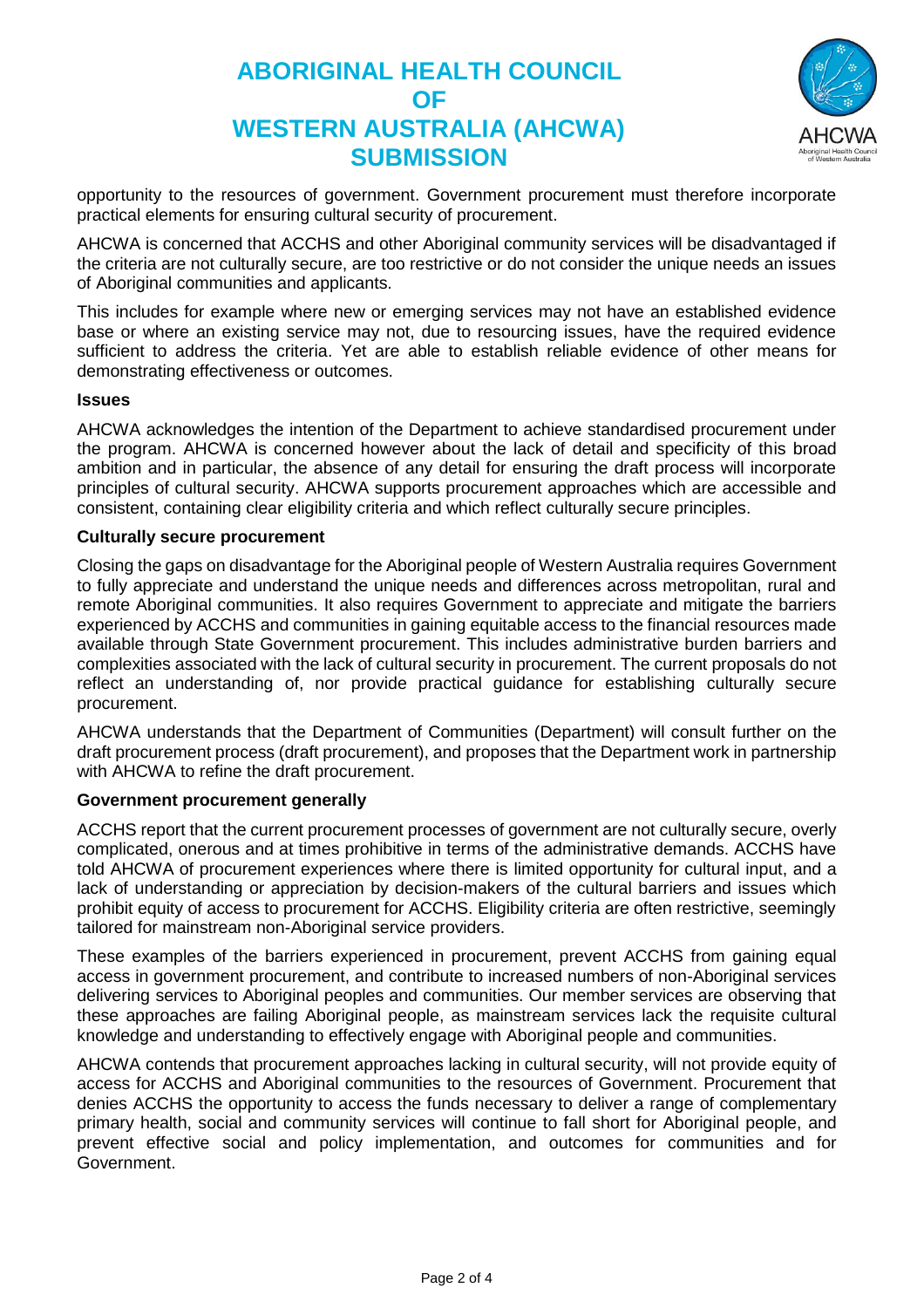

The revised procurement process requires a planned, strategic and culturally secure approach to ensure its accessibility for ACCHS, Aboriginal people and communities. Without this approach AHCWA is concerned that the revised procurement will continue to prevent ACCHS gaining access to the resources of Government and as a consequence, disadvantage Aboriginal people and communities in gaining the community services they need.

## **Cultural security and self-determination**

ACCHS are founded on an understanding of the holistic concept of health and social and emotional welling adopted by Aboriginal peoples. Understanding and responding to this holistic view of health ensures that effective health, early intervention and prevention strategies are delivered in Aboriginal communities. It is ACCHS, not mainstream services that are best placed in this regard. ACCHS provide culturally secure primary health care services, directly linking their cultural knowledge of community, cultural awareness and cultural understanding in routine practice in the delivery of services.

The future procurement process must include principles to support ACCHS to not only gain access to the resources of government, but by extension to work alongside their communities in a process of self-determination, to enable the planning and development of culturally responsive delivery of community services.

### **Barriers to culturally secure service delivery**

In AHCWA's experience the agencies responsible for leading the development and implementation of procurement, often adopt approaches without seeking to understand the views and experiences of ACCHS, Aboriginal people or communities. AHCWA has observed procurement lacking in cultural security where a 'one size fits all' approach is adopted. This is culturally insensitive and prevents meaningful contribution from ACCHS, and from Aboriginal people and communities.

The draft process must be culturally secure. The barriers and challenges experienced at the local level by ACCHS when seeking to access procurement must be recognised by the Department and addressed in the draft process.

#### **Summary**

Closing the Gaps in Aboriginal disadvantage requires Government, at all levels requires investment in ACCHS for the expansion of a range of services within Aboriginal communities. As the established leaders in Aboriginal primary health care service delivery, ACCHS deliver a range of early intervention, prevention services across the lifespan. ACCHS must be the preferred providers for community services and programs for Aboriginal people.

AHCWA contend that initiatives, like those under the current proposal, will continue to fail Aboriginal people and communities if ACCHS are not the preferred providers, and if Aboriginal leadership and self-determination is not supported and embraced by Governments.

AHCWA strongly supports initiatives that contribute to the improved health status of Aboriginal people and contributes to closing the gaps on disadvantage for Aboriginal people and communities. The program is an important initiative in this regard. AHCWA and our member services are committed to dialogue with the Department to refine and enhance the procurement process. AHCWA will continue to work in partnership with the Department to achieve improved health outcomes for Aboriginal people and communities in WA, on behalf of our member services.